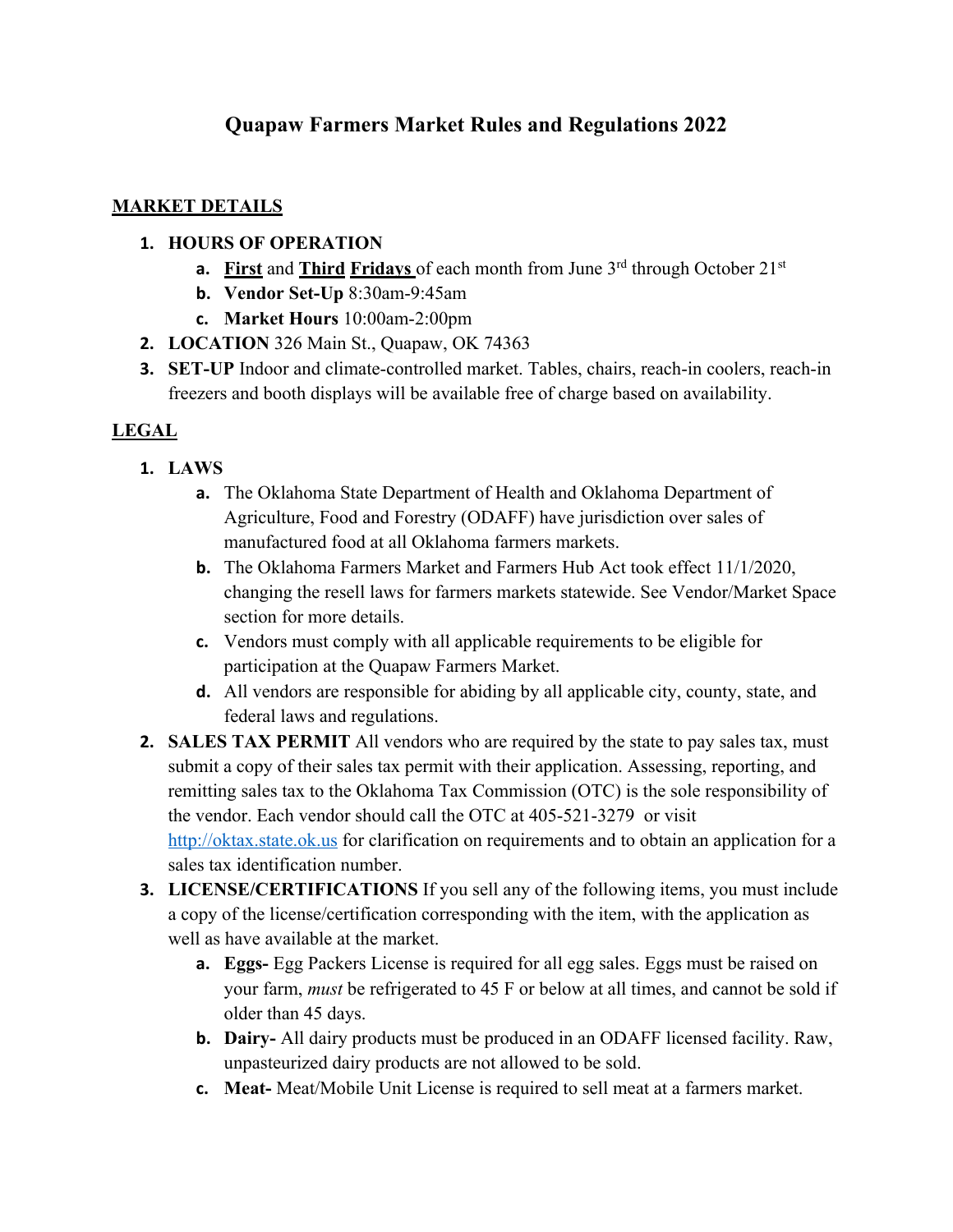- **d. Organic-** Organic Certification is required if you use the word "Organic" in your marketing. More details in Vendor/Market Space section below.
- **e. Pecans, Peanuts, Other Nuts, and Grains** Whole grains may be customer ground and nuts may be customer cracked after sale. If cracked or ground prior to sale, this processing should take place in a licensed and/or inspected facility.
- **f. Honey-** Oklahoma beekeepers with annual production less than 500 gallons are not required additional licensing or inspection, as long as all honey is produced and sold by them or their family.
- **g. Baked Goods-** All baked goods must follow the Home Bakery Act of 2013.
- **h.** No temporary licenses will be issued at the Quapaw Farmers Market.

## **VENDOR/MARKET SPACE**

- **1. RESELLING** Reselling is not permitted unless you are a representative/employee of the farm where the products are grown/made. If reselling is suspected, the Market Manager reserves the right to conduct a farm visit. Reselling is grounds for suspension or removal from the market. Non-compliance may result in loss of market membership without refund.
- **2. PARKING** Produce may be unloaded outside the front doors, then vendor vehicles **must** be moved to the vendor parking lot located one block south. All vehicles must be moved and vendors back at their booth by market opening time.
- **3. OPENING AND CLOSING** All vendors are expected to be at their booth and be set up by 9:45am. There will NOT be any sales made until the Market Manager designates opening time. Under no circumstance may any merchandise leave a vendor's booth with a customer prior to opening. Vendor-to-vendor sales are permitted prior to the official market opening. Upon market closing time, vendors shall conclude any sales in process and then close their booths to any further sales.
- **4. MARKET SPACE** Market spaces should be attended to at all times. The vendor assumes responsibility for any losses of product or money from the market site.
- **5. CUT PRODUCE** All produce items must be sold whole and uncut—no halves or slices; however, growers may cut produce and wrap it with plastic food wrap for display only.
- **6. VENDOR EMPLOYEES AND REPRESENTATIVES** It is the responsibility of the vendor to ensure all employees/representatives understand and abide by the Quapaw Farmers Market rules and regulations, including which forms of payment their business may accept.
- **7. SELLING FOR OTHER VENDORS** Vendors are NOT permitted to sell products for other businesses (See Reselling section above).
- **8. CONDUCT** Vendors are expected to conduct themselves in a professional manner and in accordance with the rules and regulations of the market. All vendors are expected to treat the market staff, other vendors, and customers with respect and without discrimination.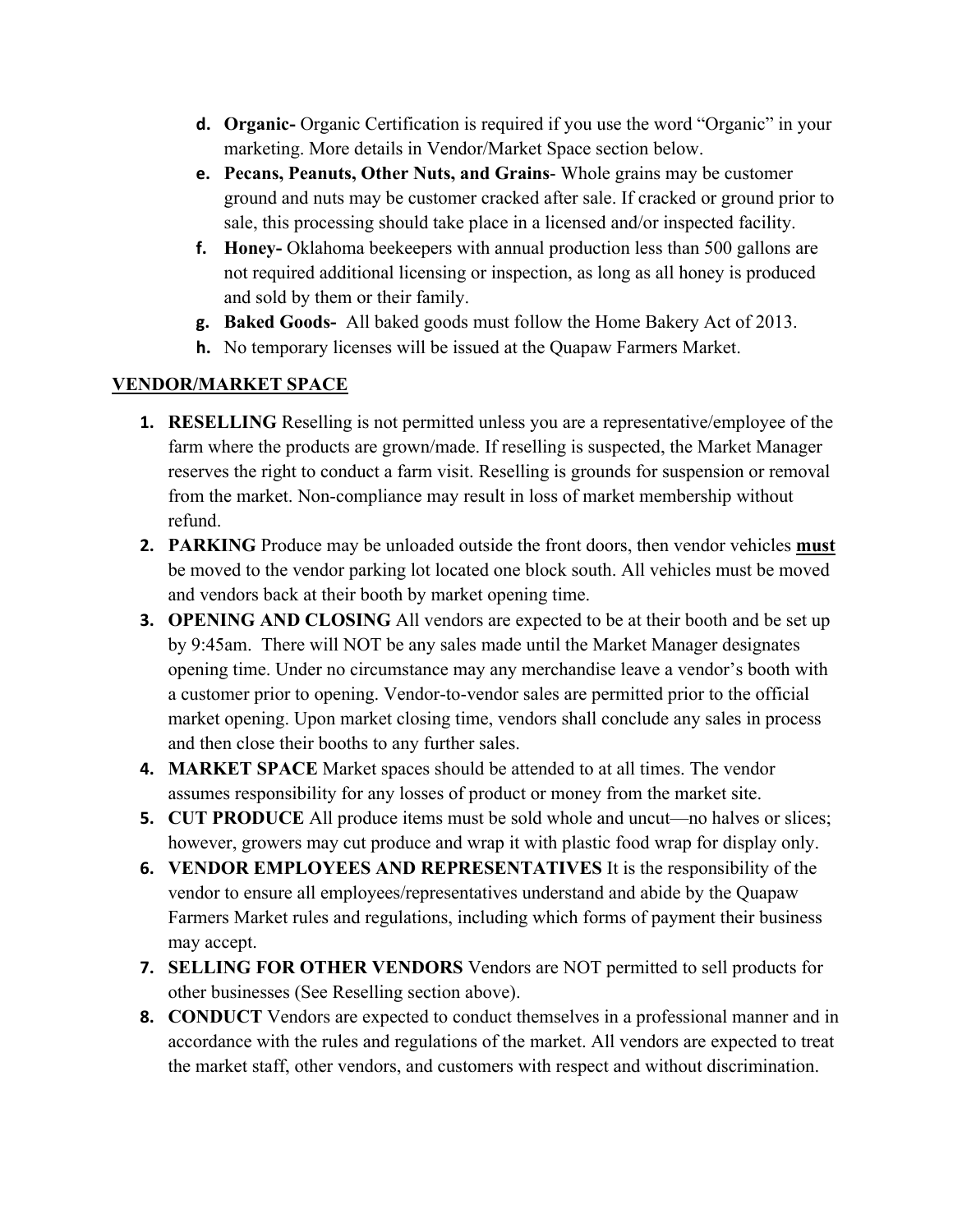Verbal outbursts at market are grounds for suspension or removal from the market. Noncompliance may result in loss of market membership without refund.

- **9. INSPECTIONS** Products must be protected from contamination from outside sources such as pests, stagnant water, mishandling, etc. Products shall not be stored in contact with the floor or in dirty/contaminated containers. Spoiled or decomposing produce is not permitted at the market. If there is an item in question as to the quality of an item, the Market Managers reserve the right to inspect and have the item(s) pulled from the market.
- **10. SAMPLING** Cut samples are only allowed as per ODAFF and Ottawa County Health Department regulations and guidelines. Each vendor is responsible for educating themselves on compliance with sampling rules.
- **11. EXCHANGES/ REFUNDS** Exchange of produce and/or refunds is up to the vendor. Vendors are strongly encouraged to offer 100% satisfaction to their customers.
- **12. LEAVING THE MARKET DURING MARKET HOURS** If a vendor sells ALL of their products prior to the market's closing, they may leave the market only if their vehicle does not block the flow of market customer parking. Vendors who leave the market early will first receive a warning from the Market Manager. Further noncompliance may result in loss of market membership without refund.
- **13. TRASH** Each vendor is responsible for maintaining his/her area in a clean, neat manner throughout the day and for cleaning his/her area before departing at the end of the market day. We will have trash receptacles/recycle bins available at the market.
- **14. FLYERS AND SIGNS** Only flyers and signs related to farming, gardening, food, health, or other similar educational topics can be distributed and displayed at the market. The Quapaw Farmers Market is not a forum handing out political information. All flyers must receive approval from the Market Manager on a case-by-case basis.
- **15. TOBACCO, DRUGS, AND ALCOHOL** The market is a tobacco free environment. Smoking/vaping is only allowed outside the market in designated areas. No drug use is allowed by vendors while on premises. Vendors displaying behavior indicating an alcohol or drug problem will be asked to leave the premises and/or lose market membership without refund.
- **16. SALES REPORTING** Vendors are required to report their daily sales following each market date. This information will remain anonymous and will NOT be used for tax purposes.

## **HOW TO BECOME A VENDOR**

**1. FOR A SEASON-LONG COMMITMENT** Vendors must pay a one-time \$50 refundable deposit to secure a booth at the market. Deposit must be paid before set-up on June 3, 2022. Vendors must attend 80% of market dates to have deposit refunded. Refunds will be paid after clean-up on October 21, 2022.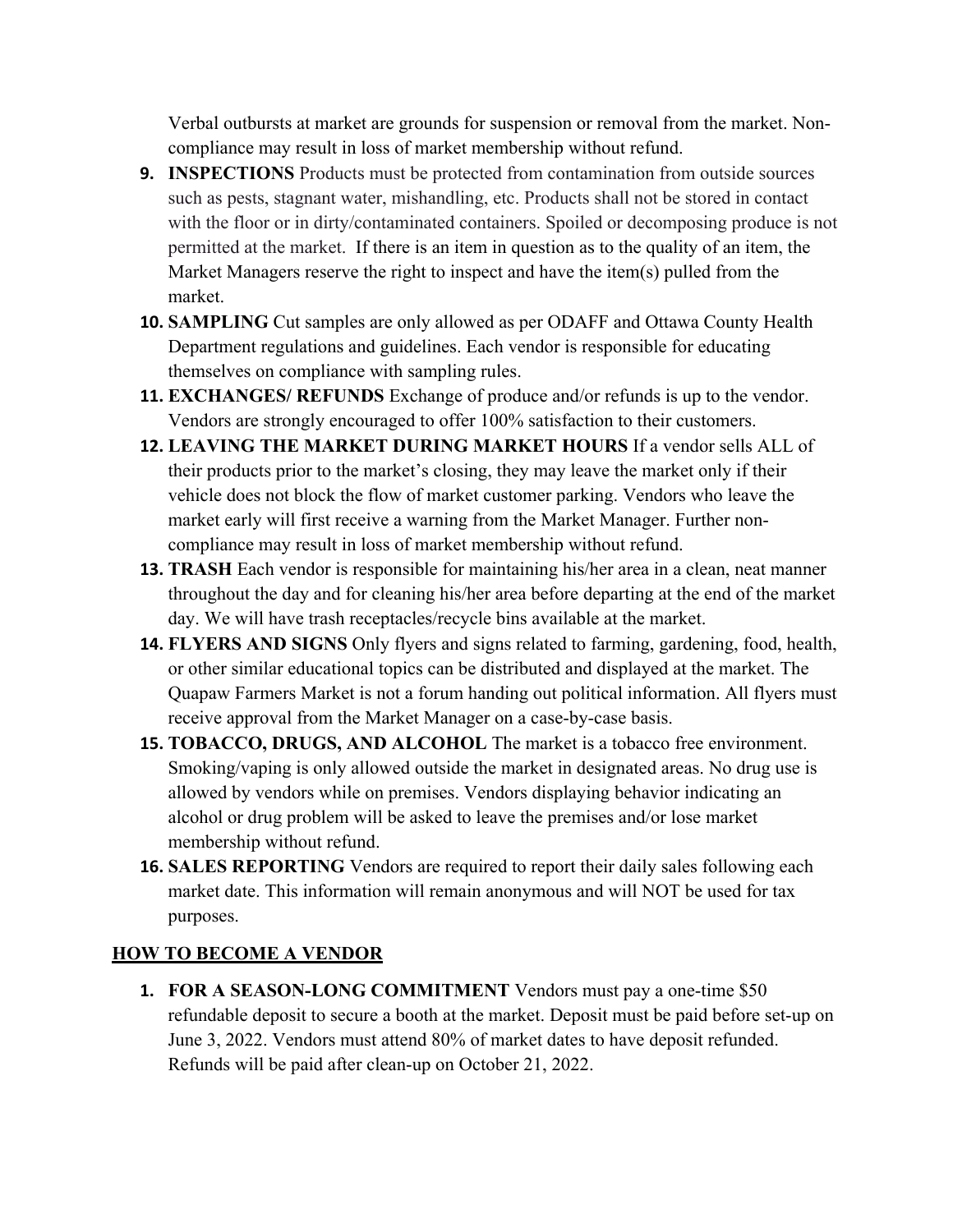- **2. SEASON-LONG COMMITMENT ABSENCE POLICY** If a vendor will not be at the market on a specific date, the vendor must notify Market Management. Notice must be given by the Wednesday prior to the market date.
- **3. ON A MARKET-BY-MARKET BASIS** Booth space may be rented on a market-bymarket basis for a \$10 non-refundable fee (per market day). Applications must be submitted to the Market Manager by the Monday prior to market dates. Fee must be paid before set-up on the market day.
- **4. MARKET-BY-MARKET NO SHOW POLICY** If a vendor reserves a table on a market date but does not show up, they will first receive a warning from the Market Manger. A subsequent absence will result in loss of market privileges.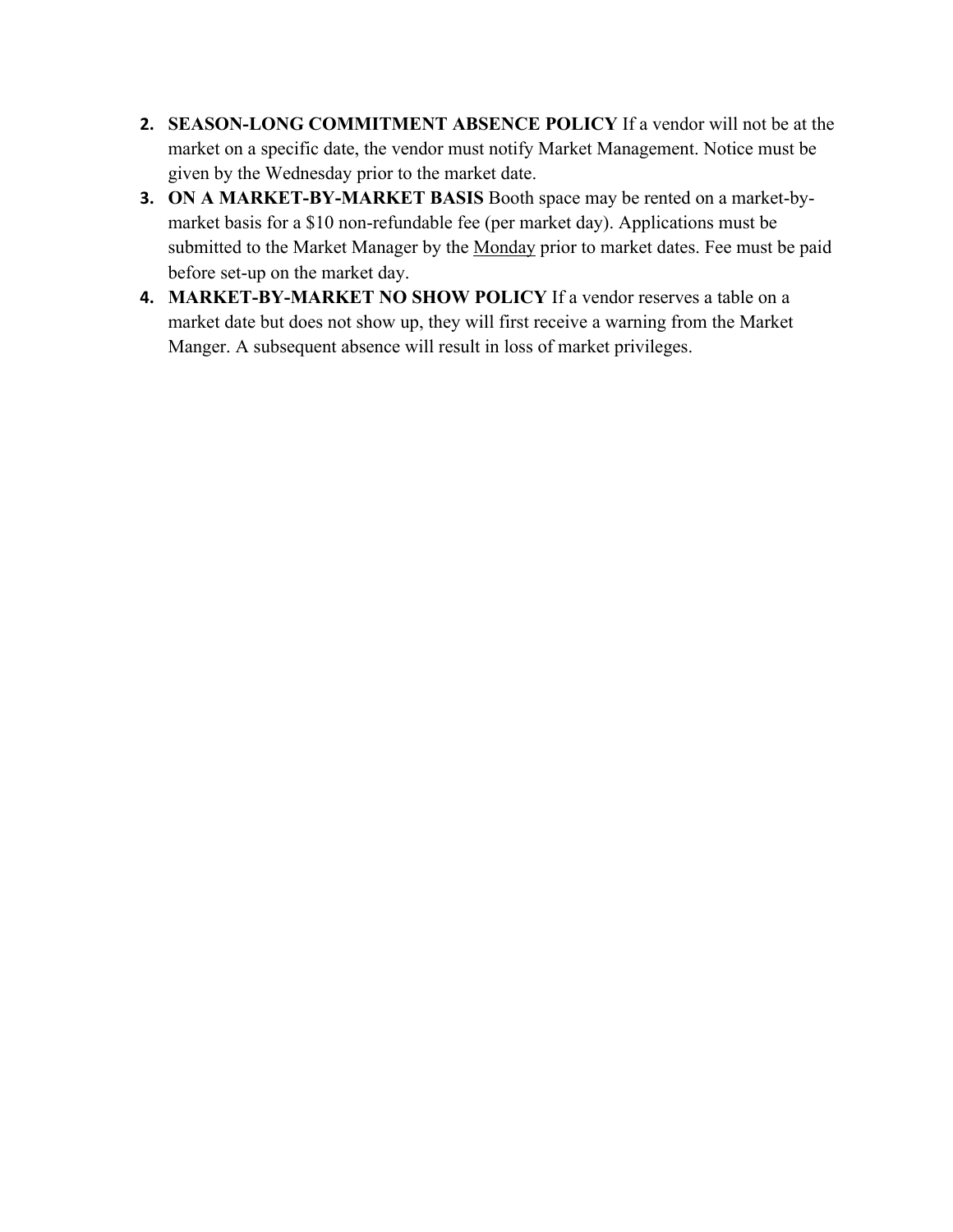# **Quapaw Farmers Market Vendor Application**

|                                           | Vendor Contact Name                                       |  |
|-------------------------------------------|-----------------------------------------------------------|--|
|                                           | Farm/Business Name                                        |  |
|                                           |                                                           |  |
|                                           |                                                           |  |
|                                           | Email Nebsite Nebsite                                     |  |
| Is this a Native-owned business?          |                                                           |  |
| $\Box$ Yes                                |                                                           |  |
| $\Box$ No                                 |                                                           |  |
| Is this a Veteran-owned business?         |                                                           |  |
| $\Box$ Yes                                |                                                           |  |
| $\Box$ No                                 |                                                           |  |
| Preferred method of communication         |                                                           |  |
| $\Box$ Phone                              |                                                           |  |
| $\Box$ Text message                       |                                                           |  |
| $\Box$ E-mail                             |                                                           |  |
|                                           | List all produce/products you plan to sell for the season |  |
|                                           |                                                           |  |
|                                           |                                                           |  |
|                                           |                                                           |  |
| Product Sales Outlet Options- Select one. |                                                           |  |
| Farmers Market- (Full Season)<br>$\sqcup$ |                                                           |  |
|                                           | Farmers Market- (Market by Market)                        |  |